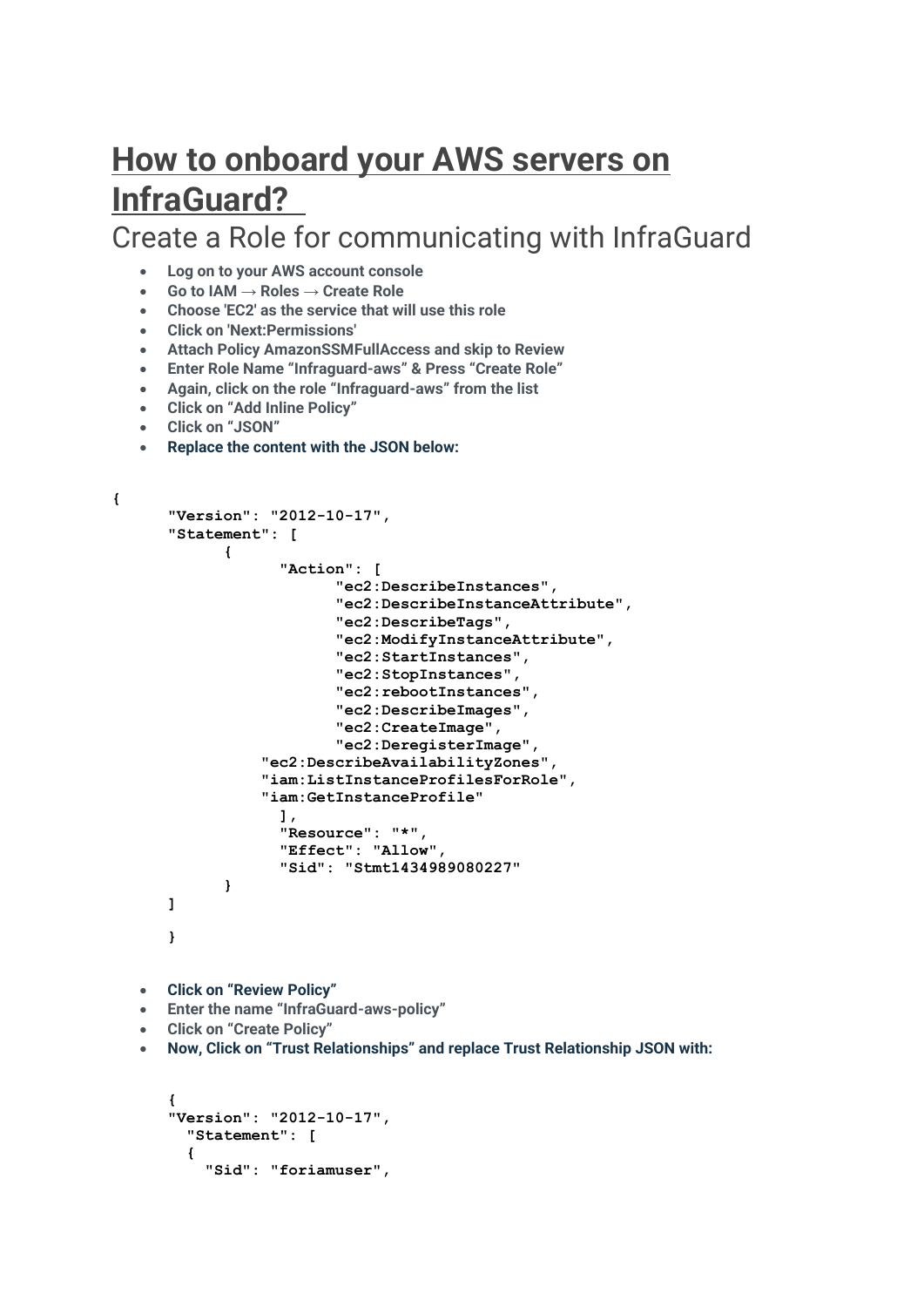```
"Effect": "Allow",
    "Principal": {
    "AWS": "arn:aws:iam::028197385767:role/infraguardswitchrole"
    },
    "Action": "sts:AssumeRole",
    "Condition": {
    "StringEquals": {
      "sts:ExternalId": "InfraGuardApp"
    }
    }
  },
  {
    "Sid": "forssmec2",
    "Effect": "Allow",
    "Principal": {
    "Service": [
      "ec2.amazonaws.com",
      "ssm.amazonaws.com"
    ]
    },
    "Action": "sts:AssumeRole"
     }
   ]
}
```
- **Click on "Update Trust Policy"**
- **Copy your role ARN (you can also view this later by going to IAM -> Roles -> Infraguard-aws)**
- **Go to EC2 Management Console and select your AWS instance**
- **Go to Actions -> Instance Settings -> Attach/Replace IAM Role**
- **From the drop-down, choose "Infraguard-aws" & press "Apply"**

# Ensure SSM is installed and active

- **Logon to your AWS console and click on "Run Command" under "AWS SYSTEMS MANAGER" service**
- **Click on "Run a command"**
- **Select "AWS-RunShellScript" for Linux or "AWS-RunPowerShellScript" for Windows from list of Command document**
- **Now click on select instance button and select the instance from instance list**
- **Enter sudo status amazon-ssm-agent for Linux and Get-Service -Name "AmazonSSMAgent" for Windows instance in commands text area and click 'Run'**
- **Now click on command id and select 'Output' tab and then view output**
- **Make sure the output is amazon-ssm-agent start/running**

# If SSM is not installed in your Linux Environment perform following steps:

**Log on to a server or VM in your Linux environment Copy and paste one of the following command blocks into SSH.**

### Amazon Linux 2, RHEL7, and CentOS 7 (64 bit)

*#!/bin/bash*  **cd /tmp sudo yum install -y https://s3.amazonaws.com/ec2-downloads-**